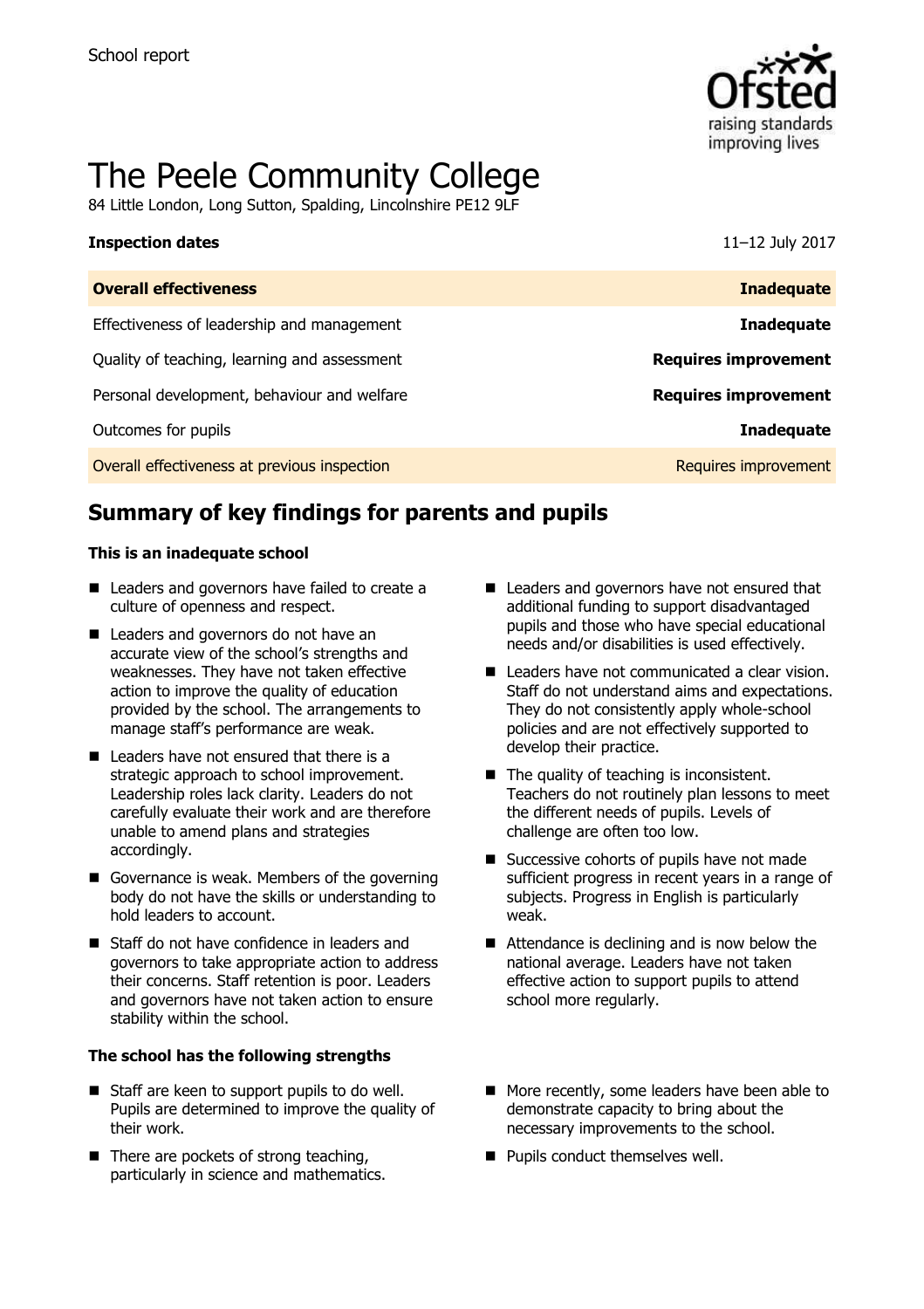

# **Full report**

In accordance with section 44(2) of the Education Act 2005, Her Majesty's Chief Inspector is of the opinion that this school requires significant improvement, because it is performing significantly less well than it might be in all the circumstances reasonably be expected to perform.

### **What does the school need to do to improve further?**

- **Improve leadership and management by:** 
	- creating a culture where staff feel supported to develop and improve their practice
	- ensuring that governors have the knowledge, understanding and skills to perform their duties and hold leaders to account
	- developing a school-wide approach to improvement, ensuring that all staff understand and commit to agreed aims
	- urgently devising a strategy to improve the outcomes for disadvantaged pupils, ensuring that funding is appropriately accounted for
	- evaluating the impact of the school's work, amending plans and strategies accordingly
	- further empowering middle leaders to take greater responsibility for the quality of provision in their areas
	- ensuring that performance management is used to support and challenge staff to improve their work.
- Improve teaching, learning and assessment by developing the consistency with which teachers:
	- use assessment information to plan activities which meet the different needs of pupils
	- check pupils' understanding and adapt their provision accordingly
	- have high expectations of what pupils are able to achieve
	- plan activities which challenge all pupils
	- apply the marking, assessment and feedback policy.
- Improve personal development, behaviour and welfare by:
	- reducing pupils' off-task behaviour
	- supporting pupils to become more engaged in their learning
	- ensuring that teachers consistently apply the behaviour policy
	- developing strategies to improve attendance, particularly of disadvantaged pupils and those who have special educational needs and/or disabilities.

An external review of governance should be undertaken in order to assess how this aspect of leadership and management may be improved.

An external review of the school's use of the pupil premium should be undertaken in order to assess how this aspect of leadership and management may be improved.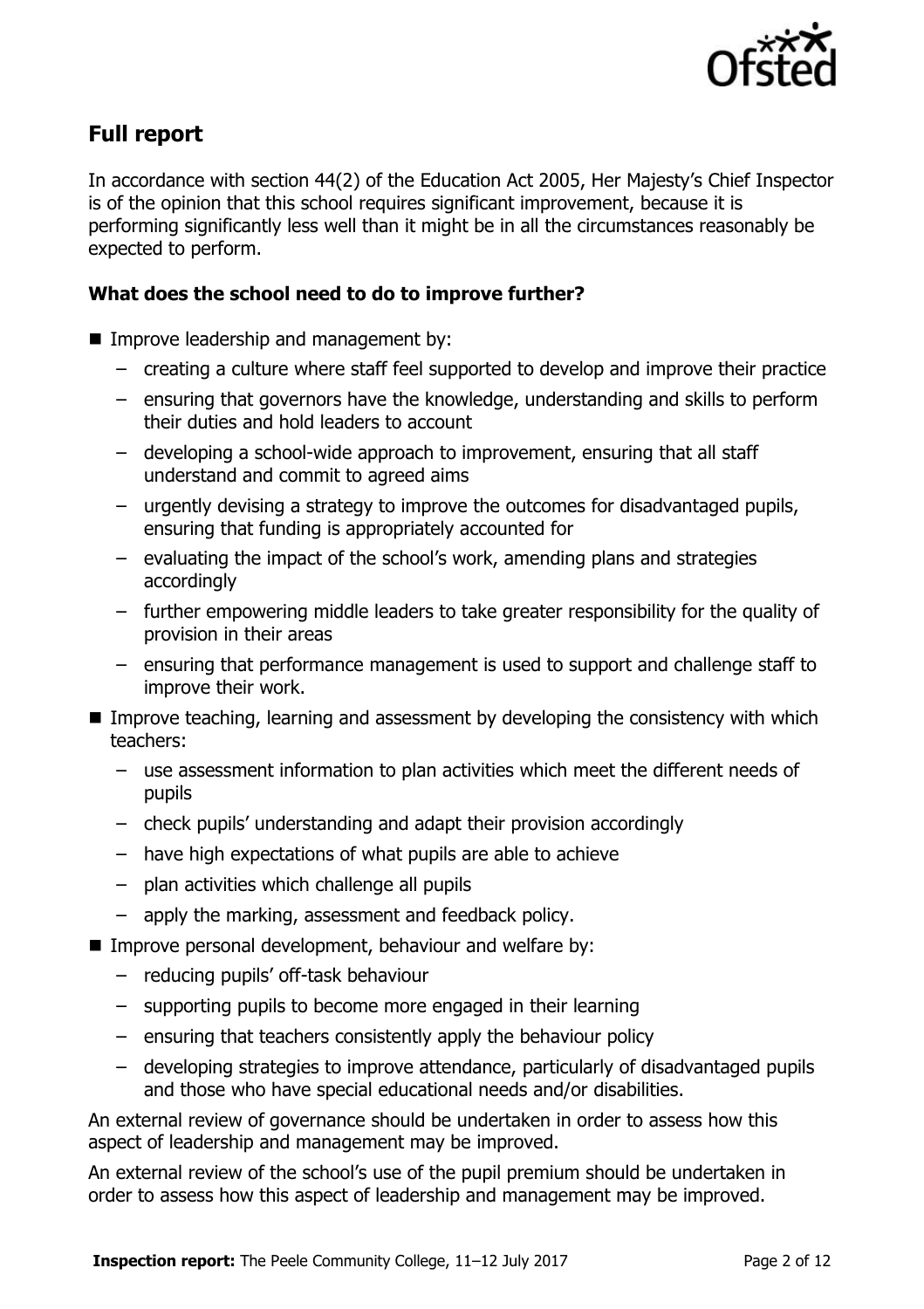

## **Inspection judgements**

### **Effectiveness of leadership and management Inadequate**

- Governors and leaders have not created an open culture where staff feel able to seek advice and support to improve their practice. Staff morale is low and many describe the atmosphere in the school as oppressive and intimidating.
- Governors and leaders have an overgenerous view of the school's strengths and weaknesses in many areas. They have, therefore, been unable to identify fundamental aspects of the school's work which require urgent attention. Actions taken to improve the quality of education provided by the school have been too slow.
- Since the last inspection, governors and senior leaders have not taken effective action to ensure that key roles are appropriately staffed. They have not secured replacements for staff who have left at short notice. A significant proportion of lessons are delivered by non-specialist, temporary staff. This has had a detrimental effect on the quality of teaching.
- As a result of poor planning, leadership responsibilities have been frequently reallocated. This has created confusion and a lack of clarity over roles. This has considerably limited leaders' capacity to bring about improvements to the school.
- Leaders have not supported staff who have taken on additional responsibilities. These staff have therefore not been able to be effective in their roles.
- Senior leaders do not work collaboratively. They are not aware of the impact of their work in relation to that of others. There is a lack of a strategic approach which has impeded school improvement in recent years. This has been compounded by the frequent reallocation of responsibilities.
- There is a lack of transparency and clarity over processes and procedures. Many staff are concerned that systems are not followed appropriately.
- Senior leaders have not ensured that staff are effectively supported to improve their practice. Monitoring activities identify staff in need of support, but systems for providing such support have not been consistently followed. In addition, staff do not actively seek support from senior leaders because they are fearful of the consequences. Retention of staff is poor.
- Leaders have not ensured that the funding to support disadvantaged pupils is used effectively. There is no strategy to raise standards or improve outcomes for these pupils. Leaders cannot account for the spending of this considerable amount of funding. In many subjects, disadvantaged pupils make far less progress than other pupils, both in the school and nationally.
- There is no strategic oversight of the use of the Year 7 catch-up funding. Leaders are unable to account for its spending or evaluate its impact on pupils' progress.
- Leaders have ensured that plans to support pupils who have special educational needs and/or disabilities are in place. Leaders track these pupils' progress but there is a lack of strategic oversight of provision throughout the school. Leaders have not yet ensured that pupils' needs are consistently met in all aspects of their life at school. Leaders do not evaluate the impact of additional funding on pupils' outcomes.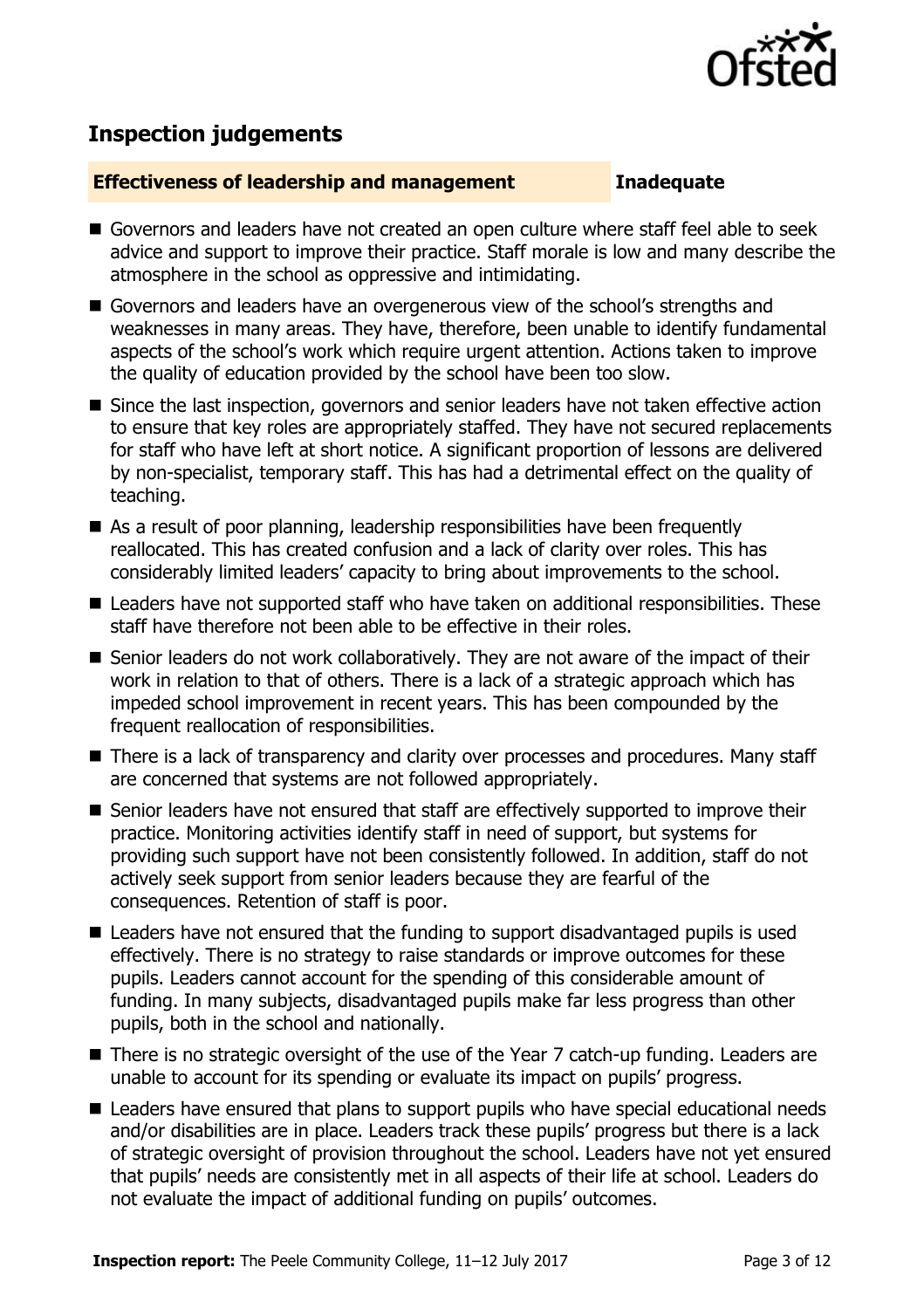

- Leaders have not ensured that performance management has been used to improve staff practice. Reviews are not robust and do not support and challenge staff effectively. They do not lead to the implementation of appropriate support or training. Staff are unclear about processes.
- **Representatives of the local authority have accurately identified areas in need of urgent** improvement. They have provided support through conducting reviews and making clear recommendations for improvement. However, leaders have been too slow to act on these and the necessary improvements have not been realised.
- Until recently, middle leaders have not been empowered to take responsibility for leading improvements in their areas. This is beginning to improve and they are keen to develop. However, they are not yet sufficiently clear about their roles.
- Leaders introduced a new behaviour policy in September 2016. However, they have not ensured that it is consistently applied by all staff. Leaders collect a vast amount of information about pupils' behaviour but this is not analysed or used to support further improvements.
- Leaders have not taken effective action to ensure that pupils attend regularly. Leaders do not track pupils' attendance carefully. For example, a weekly attendance report is produced but leaders do not routinely use this information to support pupils to improve their attendance.
- Despite a lack of support and strategic oversight from leaders, teachers do their best to promote pupils' spiritual, moral, social and cultural development and extend their experiences. For example, pupils are able to participate in visits abroad and to the theatre. A range of extra-curricular activities is available.
- Leaders have taken steps to prepare pupils for life in modern Britain. 'Super learning days' take place throughout the year to support pupils' personal, social and health education. For example, older pupils participate in workshops to develop understanding and skills in securing employment or applying for further education.
- Leaders have amended the curriculum to ensure that it offers courses that meet pupils' varied needs. For example, alternative courses in hair and beauty and information technology have been delivered. Pupils appreciate these amendments and feel that the curriculum now meets their needs and interests.
- The leadership of teaching, learning and assessment has improved, particularly recently where the deputy headteacher has been empowered to take more effective action to support staff to address weaknesses. She has a clear vision of good practice and a sound understanding of the strengths and weaknesses in this aspect of the school's work. She has recently introduced a 'teaching and learning steering group' to share good practice. Staff recognise and appreciate the value of this work. However, the infancy of these developments means it is too early to demonstrate impact on pupils' progress.
- Leaders are beginning to identify the staff training needs more accurately through more rigorous and appropriate monitoring activities. They are making effective use of external support to provide more individualised training. The deputy headteacher has brokered support from the Lincolnshire Teaching School Alliance to support individual staff. Until recently, this has not been strategically planned.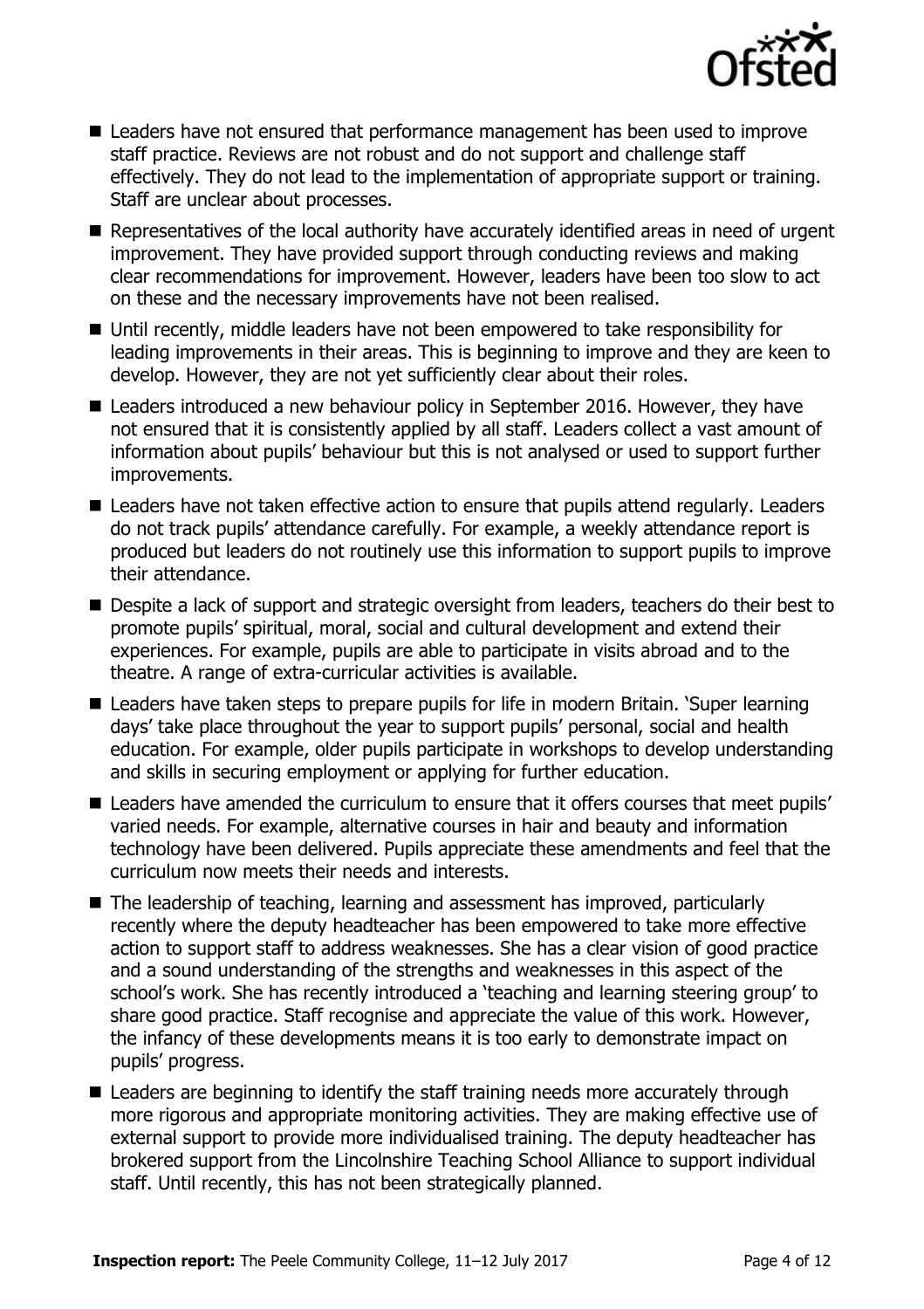

■ Some members of the senior leadership team are beginning to take effective action, through determination and resilience, to bring about the necessary improvements. These leaders recognise that there is much work to be done to restore the staff's confidence and to bring about much needed stability.

### **Governance of the school**

- The governing body has not worked effectively with leaders to communicate a clear vision for school improvement. The governing body does not have the knowledge and understanding required to support school improvement.
- Some members of the governing body are hindering school improvement because they do not understand their role in challenging and supporting leaders. They are too involved in the day-to-day running of the school and operational activities. They do not focus on raising standards or ensure that actions are in pupils' best interests.
- Staff are aware of the procedures for raising concerns and seeking support but are fearful of doing so. They do not have confidence in the governing body's ability or willingness to take appropriate action or to support leaders to drive improvements.
- The governing body has not ensured that it has the relevant and detailed information that it needs. This means it is not able to hold leaders to account for the use of the school's funding to support disadvantaged pupils and those who have special educational needs and/or disabilities. Outcomes for these pupils have not been good enough in recent years and governors have not challenged leaders about plans to improve them.
- Members of the governing body are over-reliant on the advice of others. This advice has not been helpful in improving the quality of education provided by the school.

### **Safeguarding**

- The arrangements for safeguarding are effective. The designated safeguarding lead is well supported by a team of trained staff.
- Leaders are knowledgeable and work effectively with external agencies, taking swift action when required. Leaders ensure that concerns are carefully monitored and followed up appropriately.
- Safeguarding processes are straightforward and understood by staff. Records are well kept and detailed. Leaders support staff in monitoring the well-being of pupils and ensuring that they receive appropriate support.
- Staff have an up-to-date understanding of safeguarding issues and have undertaken appropriate training. Leaders ensure that staff who join the school in the middle of the school year are also appropriately trained.
- Safer-recruitment processes are correctly followed. Full checks are undertaken and carefully recorded.
- The school's single central record is well maintained and regularly checked by the designated safeguarding lead and the designated governor for safeguarding.
- Staff recognise their duties to ensure the well-being of pupils. Positive relationships between staff and pupils support this.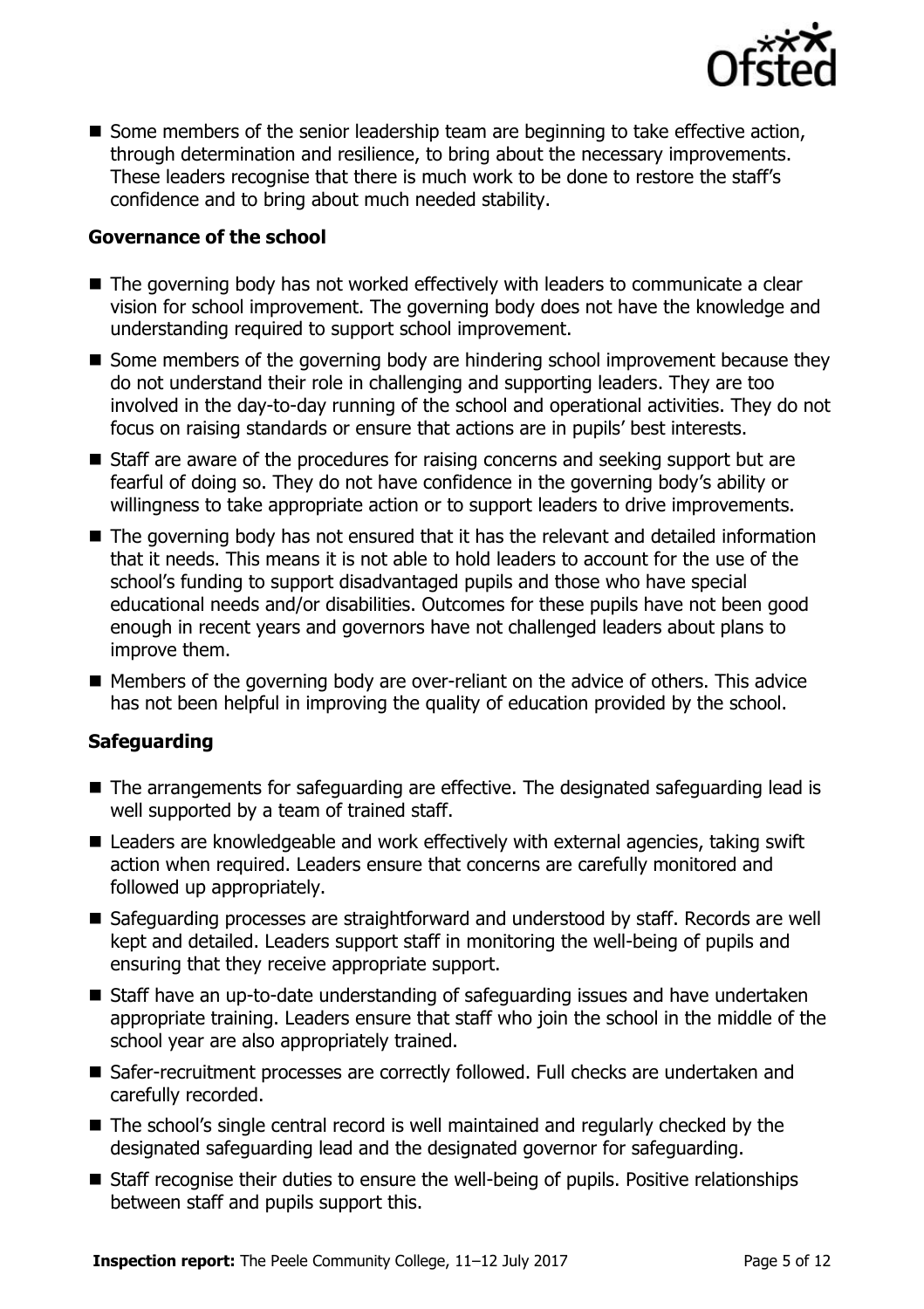

### **Quality of teaching, learning and assessment Fig. 2.1 Requires improvement**

- The quality of teaching, learning and assessment is inconsistent across the school and within year groups and subjects. High levels of staff turnover have led to instability which has hindered improvements over time.
- In many subjects, pupils work on the same tasks, regardless of their ability. Teachers do not routinely use assessment information to plan activities which meet the needs of pupils. This means that, often, the least able pupils are not effectively supported and the most able are not sufficiently challenged.
- The quality of teaching in the English department has been particularly inconsistent for some time. Consequently, pupils' progress has typically been below that of mathematics and science in recent years. Considerable instability in staffing and leadership in this area has exacerbated the weaknesses. A new subject leader has been appointed for September 2017.
- The recently amended marking, assessment and feedback policy is inconsistently applied. Consequently, there is some variability in the quality of feedback given to pupils. Where the policy is consistently applied, pupils are given clear guidance about how to improve their work.
- Many teachers have strong subject knowledge and use this to effectively engage pupils' interests. This is particularly evident in mathematics and science.
- Teachers and pupils have good relationships. This has a positive impact on pupils' learning and progress.
- Teaching assistants are used effectively to support the needs of pupils who have special educational needs and/or disabilities. They help these pupils to focus on their learning, providing support without removing their independence.
- There are pockets of stronger teaching. In mathematics and science, for example, teachers plan to meet the needs of pupils' different abilities. This leads to purposeful learning activities and contributes to pupils making more rapid progress in these areas.

### **Personal development, behaviour and welfare <b>Requires improvement**

### **Personal development and welfare**

- The school's work to promote pupils' personal development and welfare requires improvement.
- **Pupils are not consistently supported to develop positive attitudes to learning. For** example, weaker teaching does not encourage independence and resilience.
- Not all pupils demonstrate pride in their work. Inconsistent application of the school's marking, assessment and feedback policy does not encourage pupils to take responsibility for improvement.
- **Pupils are positive about their experiences at school. They feel valued and recognise** that many staff 'go the extra mile' for them. They appreciate staff's efforts to help them to succeed.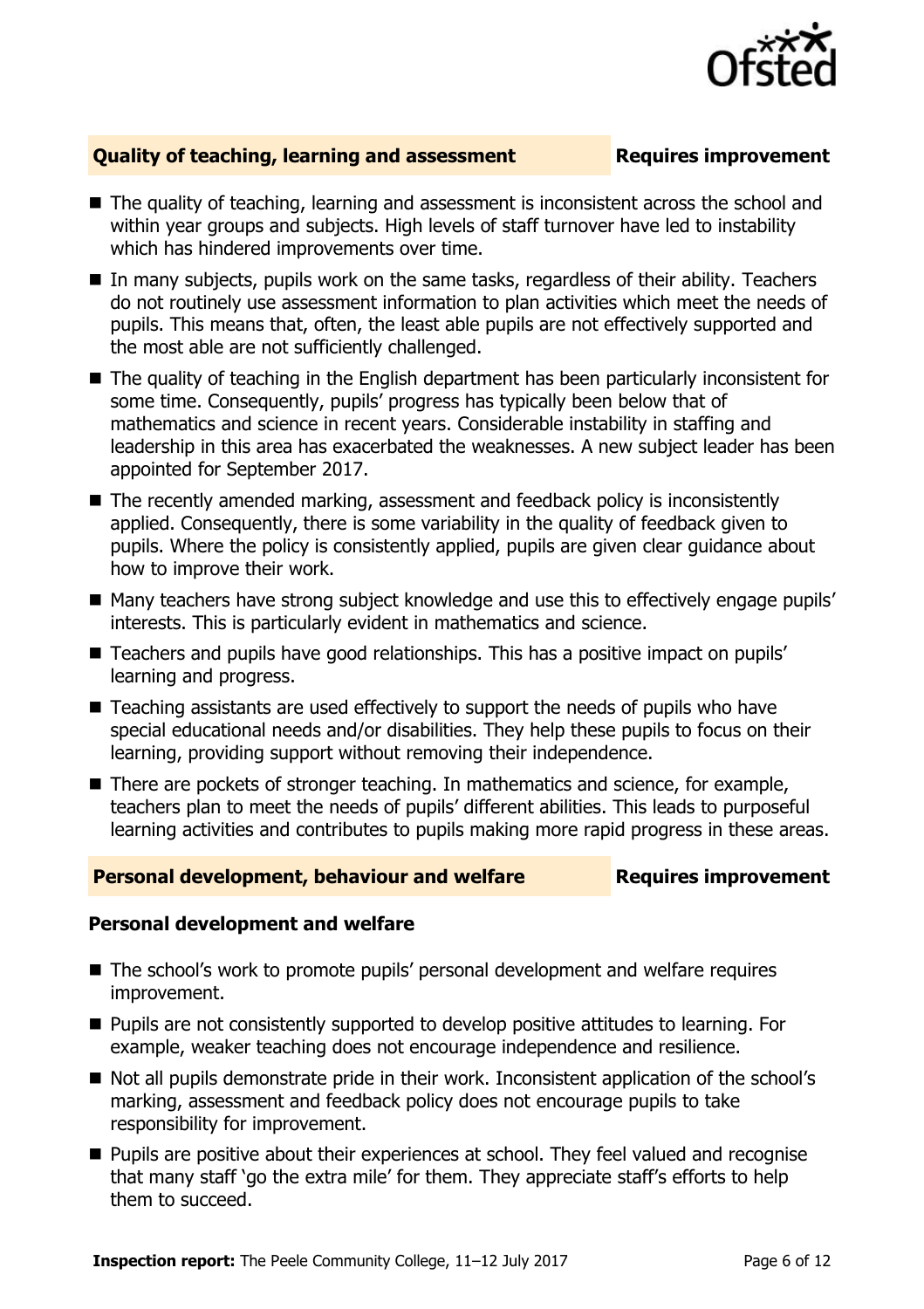

- **Pupils say that teachers are keen to develop their confidence and self-esteem. Pupils** are happy at school.
- **Pupils understand how to keep themselves safe in a variety of situations, including** online. They understand the potential dangers posed by the internet, for example the risk of child sexual exploitation. Pupils feel safe at school.
- **Pupils say that bullying is rare but when it does happen, it is dealt with quickly and** effectively.

### **Behaviour**

- The behaviour of pupils requires improvement.
- **Pupils do not behave as well in lessons that are taught by temporary staff as they do** elsewhere. Some pupils are concerned about the disruption to their learning as a result of this. Furthermore, behaviour in lessons that immediately follow those covered by temporary staff is also less positive than the norm.
- **Pupils behave well in the majority of lessons that are taught by permanent staff. There** is little low-level disruption. However, where teaching is weaker, pupils engage in offtask behaviour.
- The introduction of a new behaviour management policy, in September 2016, has led to improvements that are recognised by staff and pupils. However, the policy is not consistently applied throughout the school. Pupils do not fully understand the consequences of poor behaviour.
- Whole-school attendance has declined and is now below the national average. The attendance of disadvantaged pupils and those who have special educational needs and/or disabilities has also declined and is now considerably lower than the national averages.
- The number of exclusions has reduced but remains above the national average.
- Pupils' conduct around school is orderly and calm.
- **Pupils have responded well to increased expectations of uniform compliance.**

### **Outcomes for pupils Inadequate**

- Instability in staffing and subsequent inconsistencies in the quality of teaching have meant that many pupils have made less progress over time in many subjects than other pupils nationally.
- Disadvantaged pupils have made considerably less progress than other pupils nationally in a range of subjects. The lack of a strategic approach to supporting disadvantaged pupils and the use of additional funding has meant that there are currently no plans in place to improve this aspect of the school's work.
- Year 7 catch-up funding is not used effectively to support pupils who enter the school with literacy and numeracy levels below those typical for their age. They do not make the rapid progress necessary to catch up with their peers.
- **Progress in English is weak. For a number of years, pupils' progress has been far** slower than the national average. In 2016, pupils made considerably less progress than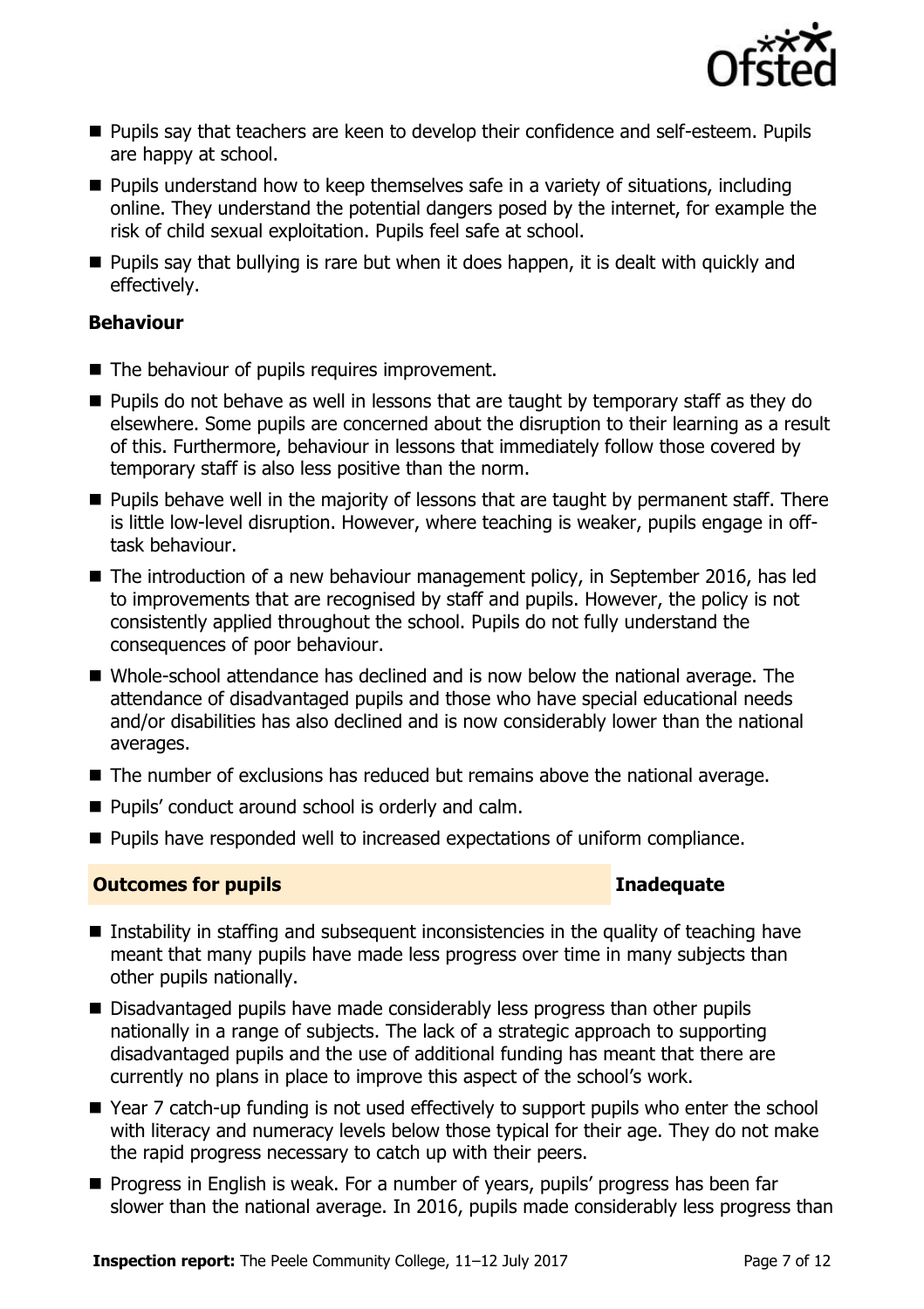

all pupils nationally. Disadvantaged pupils' progress was in the lowest 10% of all schools. The quality of teaching, learning and assessment in English is in need of rapid improvement to improve outcomes for pupils in this subject.

- **Pupils who have special educational needs and/or disabilities made considerably less** progress than other pupils nationally in 2016. However, current pupils are making more progress than in the past as a result of effective in-class support in many areas.
- The proportion of pupils achieving grade C or above in both English and mathematics in 2016 was higher than in previous years. However, it remains below the national average. This is due to the limited progress that pupils make in English.
- **Progress in languages has improved in recent years, although it remains below the** national average.
- $\blacksquare$  In 2016, progress in science was below the national average. However, strengthened leadership in this area has led to better teaching more recently. This, combined with changes to the curriculum, is leading to improved progress for current pupils in science.
- Stronger teaching in mathematics has helped pupils to make good progress over recent years. In 2016, progress was above the national average. The most able disadvantaged pupils also made good progress compared to other pupils nationally. Work in current pupils' books indicates that this strength is set to continue.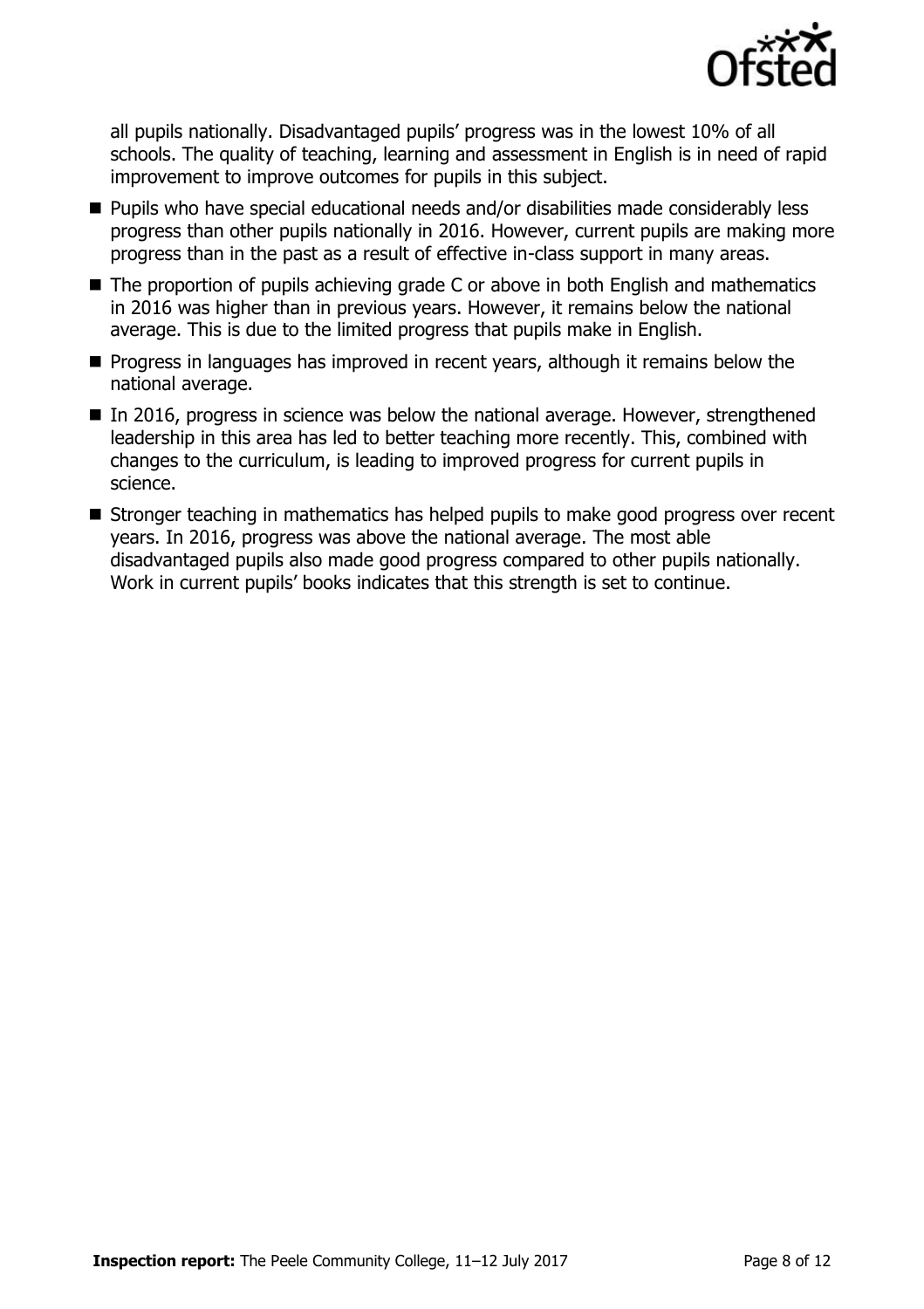

# **School details**

| Unique reference number | 120645       |
|-------------------------|--------------|
| Local authority         | Lincolnshire |
| Inspection number       | 10037501     |

This inspection was carried out under section 8 of the Education Act 2005. The inspection was also deemed a section 5 inspection under the same Act.

| Type of school                      | Secondary comprehensive        |
|-------------------------------------|--------------------------------|
| School category                     | Maintained                     |
| Age range of pupils                 | 11 to 16                       |
| <b>Gender of pupils</b>             | Mixed                          |
| Number of pupils on the school roll | 615                            |
| Appropriate authority               | The governing body             |
| Chair                               | George Hoyles                  |
| Acting headteacher                  | Simon Gilman                   |
| Telephone number                    | 01406 362120                   |
| Website                             | www.peele.lincs.sch.uk         |
| Email address                       | headteacher@peele.lincs.sch.uk |
| Date of previous inspection         | 12-13 January 2016             |

### **Information about this school**

- The school is smaller than the average-sized secondary comprehensive school.
- The proportion of disadvantaged pupils is higher than average.
- The majority of pupils are White British.
- The proportion of pupils who have special educational needs and/or disabilities is higher than average.
- The school does not use any off-site alternative provision.
- The school does not meet requirements on the publication of information about examination results and the allocation and use of pupil premium funding for 2016/17 on its website.
- The school is part of the Lincolnshire Teaching Schools Alliance.
- The school meets the government's current floor standards, which are the minimum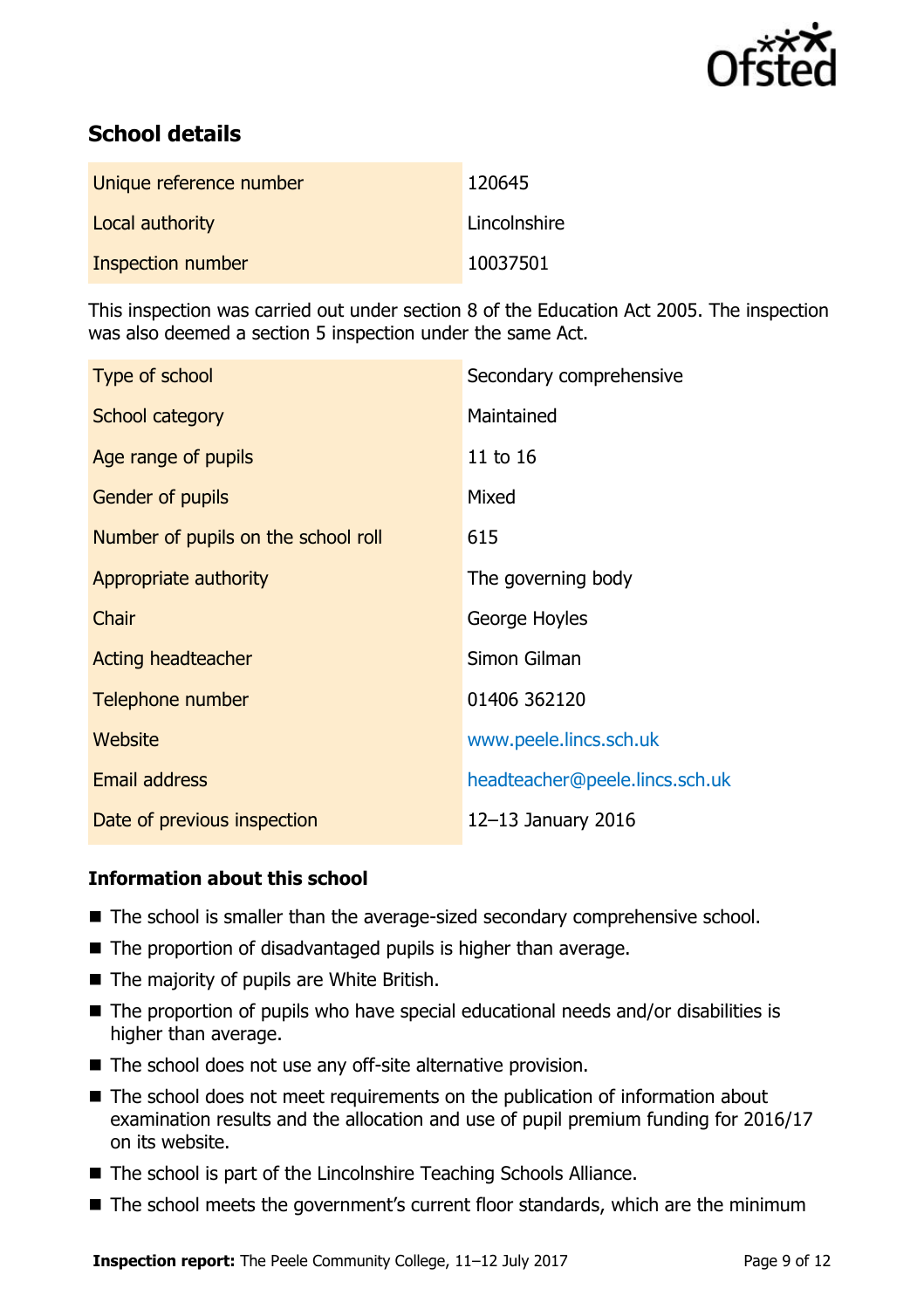

expectations for pupils' achievement and progress by the end of Year 11.

Since the last inspection, the headteacher has left. The acting headteacher has been in post since 21 June 2017.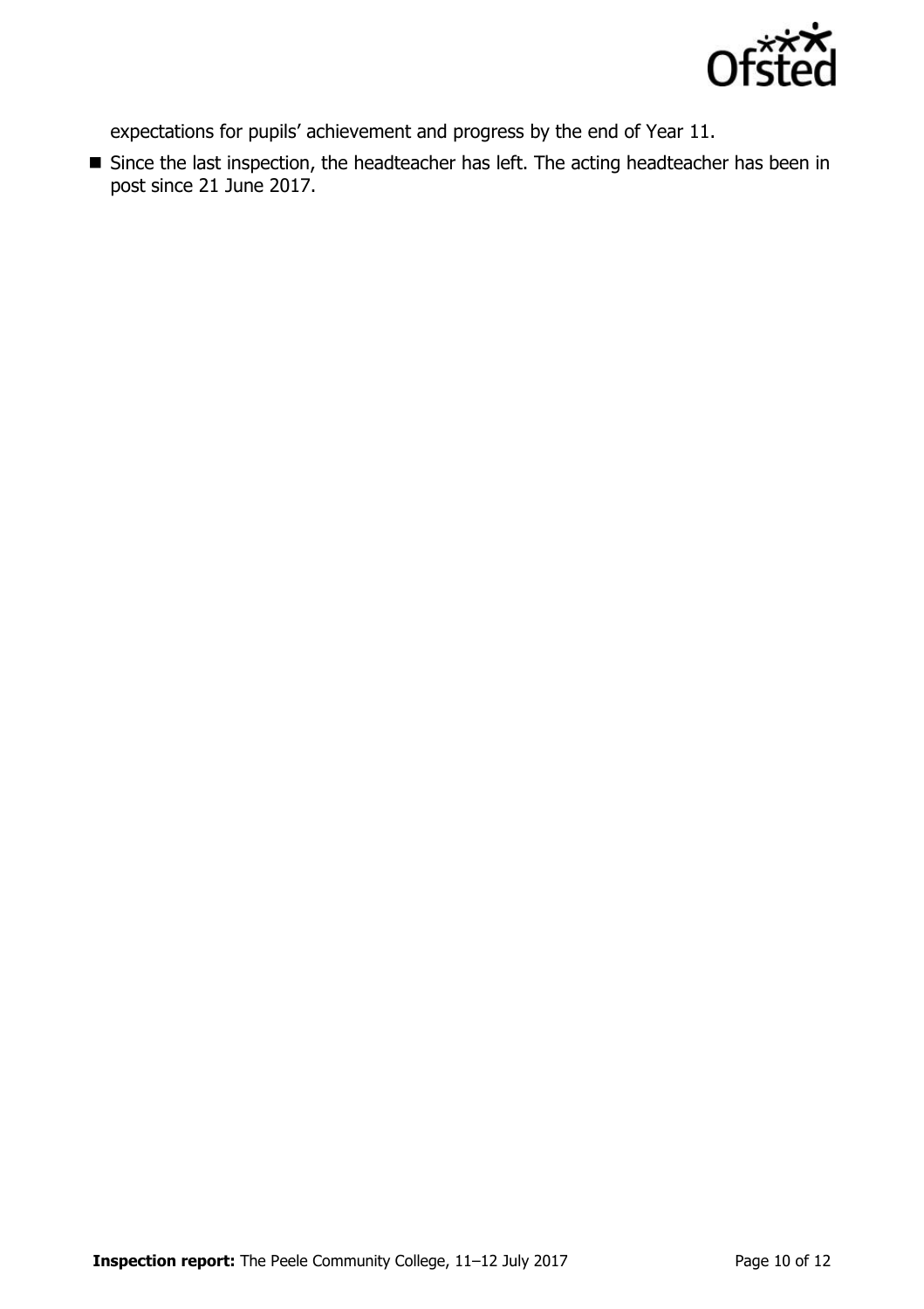

# **Information about this inspection**

- **Inspectors observed learning in 28 lessons, some jointly with senior leaders.**
- Discussions were held with senior and middle leaders, other staff and members of the governing body. Conversations were held with a representative of the local authority by telephone. Inspectors also spoke to a number of staff, on several occasions, who asked to share their views with inspectors.
- Inspectors looked at pupils' work in lessons and a sample of their books.
- Inspectors observed pupils' behaviour during lessons, before school and at lunchtime. They also observed pupils' learning and behaviour during morning tutor sessions.
- Written communications from staff and governors were considered. Inspectors also took into account parents' views shared in surveys conducted by the school.
- Inspectors heard pupils read and spoke with pupils in discussion groups and informally around the school.
- Inspectors scrutinised a wide range of documents, including the school's selfevaluation, improvement plans, minutes of meetings of the governing body, information about the attainment and progress of all pupils, records relating to behaviour and safeguarding, and information on the school's website.
- During the inspection, the special educational needs coordinator was absent. Discussions were held with this member of staff's line manager.

### **Inspection team**

| Deborah Mosley, lead inspector | Her Majesty's Inspector |
|--------------------------------|-------------------------|
| <b>Christine Horrocks</b>      | Ofsted Inspector        |
| <b>Nigel Boyd</b>              | Ofsted Inspector        |
| Nina Bee                       | Ofsted Inspector        |
| <b>Claire Shepherd</b>         | Ofsted Inspector        |